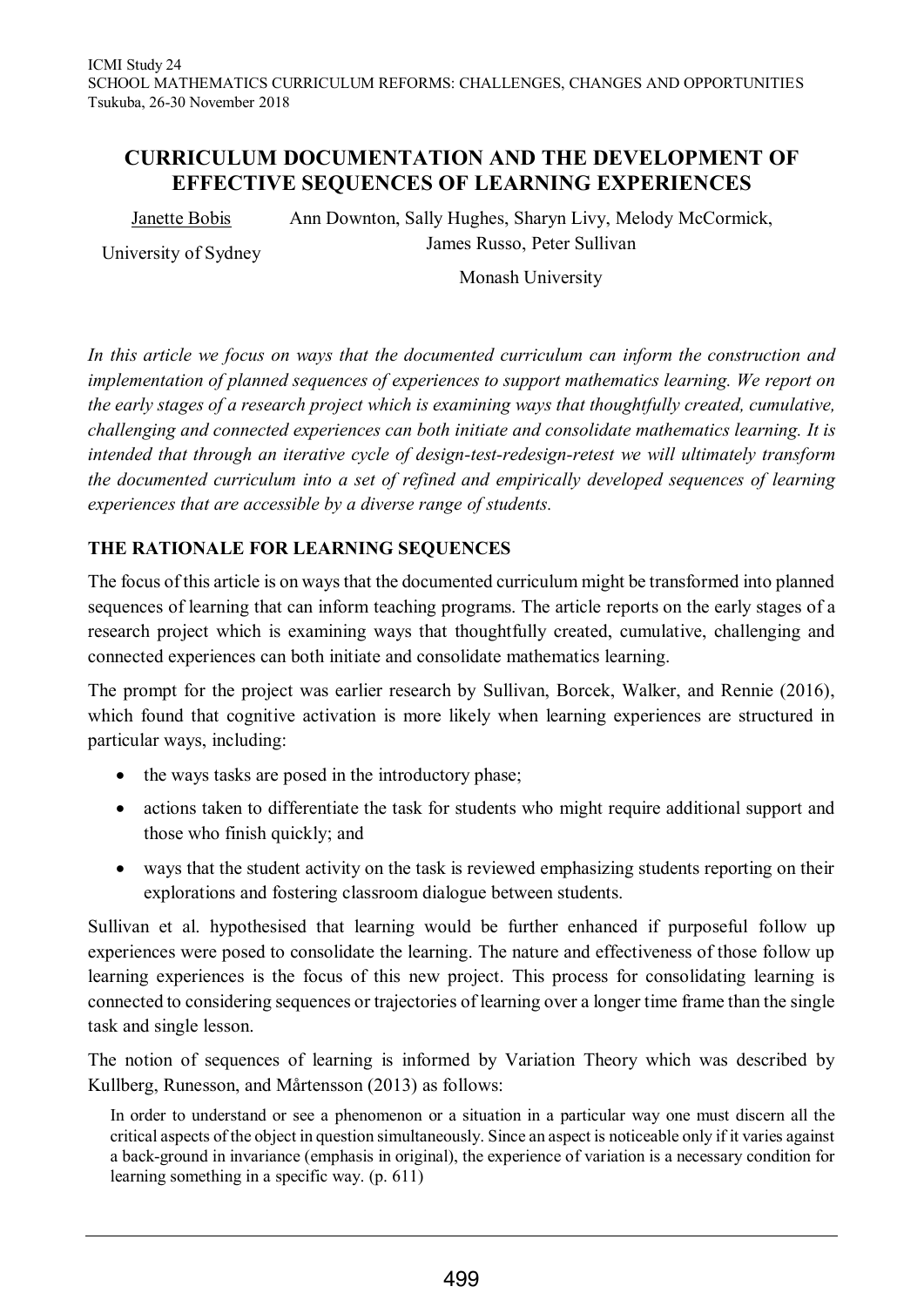# *Bobis, Downton, Hughes, Livy, McCormick, Russo and Sullivan*

Similarly, Sinitsky and Ilany (2016) argued that considering both change and invariance illustrates not only the nature of the mathematics but also the process of constructing concepts. In the application of Variation Theory to the creation of sequences intended to consolidate learning prompted by an initial task, the intent is that some elements of the original experience remain invariant, and other aspects vary so that learners can focus on the concepts and not be misled by over-generalisation from a solution to a single example.

The hypothesised advantages of learning sequences are as follows:

Sequences can help students see the 'bigger picture'. One of the disadvantages of conventional approaches to mathematics and numeracy is that mathematics can seem to be broken into sets of micro skills rather than contributing to a coherent whole. Sequences may help students see connections by making the big ideas and progression of learning more obvious to the student.

Concepts are learned as much by what they are not, as from what they are (such as, for example, the attribute of length is different from volume). Carefully varied tasks within sequences can emphasise what the central ideas are (and what they are not) so allowing students to discern the essence of concepts.

Sequences of challenging tasks can prompt "light bulb" moments. But there are no light bulbs if students are told what to do. Students can benefit from working on tasks that are challenging, and progressively see meaning by experiencing connected tasks with success developing progressively especially where the insights or "aha" moments are the result of their own thinking.

Sequences can reduce the sense of risk experienced by some students. Many teachers report that some students do not embrace challenges possibly fearing the risk of failure. One of the goals of the sequences is for students to see that, even if they cannot do the current task, there is a similar task coming and they can learn how to do subsequent tasks by engagement in the current task, even if not successful yet.

The focus of this article is on ways that the documented curriculum can inform the construction and implementation of learning sequences.

### **Some characteristics of sequences**

Part of the research focusses on validating the structure and principles that inform the design of the sequences. At this stage, our focus is on the first three years of formal school. The sequences are proposed to:

- represent one to two weeks of classroom mathematics lessons;
- facilitate movement from concrete to pictorial to symbolic/mental images;
- $\bullet$  be challenging for students in that they will not initially know how to solve the problems;
- not only address important mathematics concepts and language as identified in the curriculum but also reflect the ways that young learners approach that mathematics;
- be applicable for Years F to 2 (although teachers of Foundation classes might spend more time on the initial suggestions and teachers of Year 2 class would extend the latter suggestions);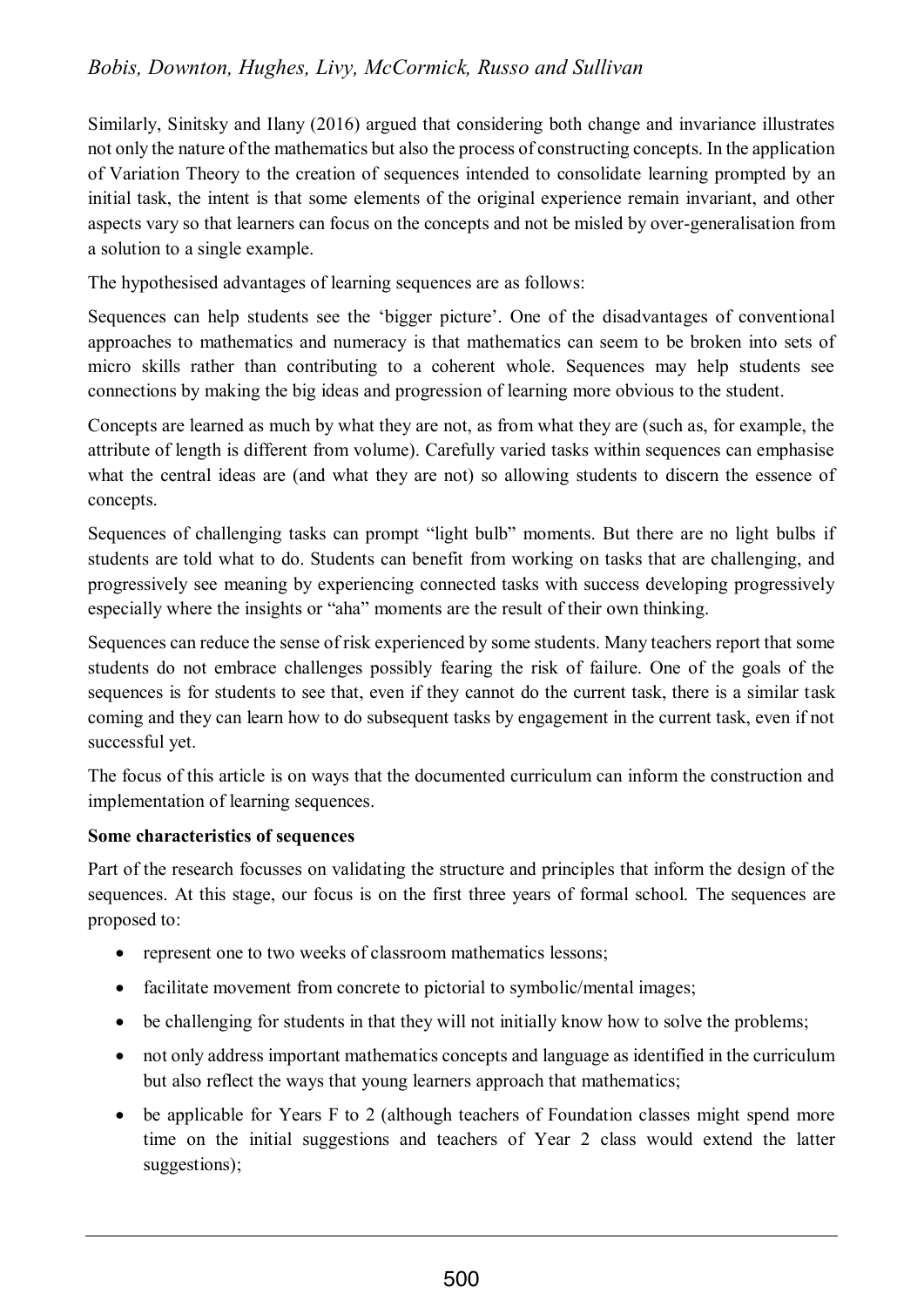- allow students time to make choices on the type of answer and/or approaches to solution;
- be explicitly differentiable through a "low floor high ceiling" nature or enabling and extending prompts; and
- be structured similarly, especially identifying relevant curriculum focus and learning goals, presenting sequenced task suggestions, and assessment rubrics specific to the sequence.

In our project, the iterative cycle of design-test-redesign-retest will ultimately lead to a set of refined and empirically developed sequences of learning. While the sequences are intended for early years students (F to 2), the approach is applicable at all levels.

## **A SEQUENCE IN LENGTH**

To illustrate the ways that the curriculum might inform a sequence, the following uses the example of a sequence of learning experiences focusing on the learning of length concepts. The section first presents a discussion of some earlier research on the development of length concepts then examines how length concepts are presented in the Australian Curriculum: Mathematics. The section also presents examples from a draft sequence.

## **A perspective on the learning of length**

In describing the development of length concepts in the junior and middle primary levels, McDonough and Sullivan (2011, p. 34) wrote:

Teachers of children in the first year of school can reasonably aim that nearly all students are able to compare the length of two objects, to order a third object even if not necessarily directly comparing it to the others, and begin to move towards quantifying lengths. It is relevant to note that … structured activities that provide experiences in (iteration) of length learning are important. For example, asking students to compare the lengths of two objects that cannot be placed next to each other.

Teachers of children in the second year of school could emphasise activities that facilitate the movement of all students toward using informal units iteratively to quantify lengths, both using a single unit repeatedly and using multiple versions of the one unit. It is worth noting that approximately two thirds of the students at this level are either at or will become ready for using standard units during the year.

Teachers of children in the third year of school should expect most children to be moving towards using standard units such as cm. Again it is noted that many students are ready for more sophisticated tasks involving measuring length.

The stages described above give a strong indication of the ways that these concepts develop. In summary, it seems that direct and indirect comparisons are followed by experiences in which a unit is used iteratively, which then lead into opportunities to use formal measurement units.

It is worth noting that McDonough and Sullivan found from an analysis of large data sets that students' responses to measurement items and their responses to number items were quite different and that facility with one did not imply facility with the other. This finding emphasizes another aspect of the sequences proposed in our current study in that they are designed for mixed achievement, whole class teaching.

## **Length in the Australian Curriculum**

Of course, it is not expected that teachers will read research articles on the many topics that make up the mathematics curriculum. Therefore, the curriculum needs to communicate key ideas hopefully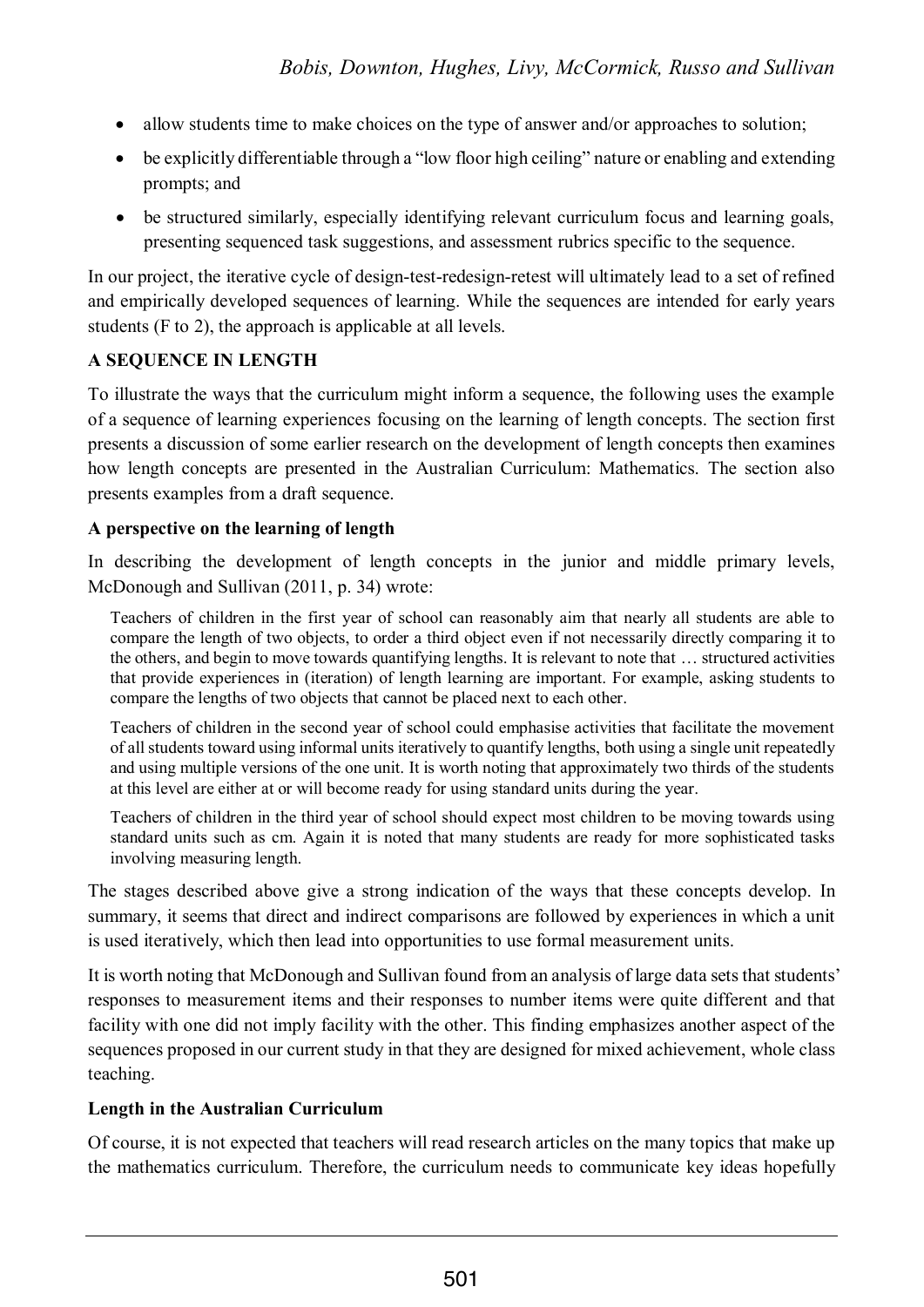clearly and succinctly. The references to Length in the Australian Curriculum are as follows. Note that Foundation students are commonly aged 5.

#### Foundation Year

Use direct and indirect comparisons to decide which is longer, heavier or holds more, and explain reasoning in everyday language (ACMMG006)

Year 1

Measure and compare the lengths and capacities of pairs of objects using uniform informal units [\(ACMMG019\)](http://www.australiancurriculum.edu.au/curriculum/contentdescription/ACMMG019)

#### Year 2

Compare and order several shapes and objects based on length, area, volume and capacity using appropriate uniform informal units (ACMMG037)

#### Year 3

Measure, order and compare objects using familiar metric units of length, mass and capacity (ACMMG061)

Year 4

Use scaled instruments to measure and compare lengths, masses, capacities and temperatures [\(ACMMG084\)](http://www.australiancurriculum.edu.au/curriculum/contentdescription/ACMMG084)

Compare objects using familiar metric units of area and [volume](http://www.australiancurriculum.edu.au/glossary/popup?a=M&t=Volume) [\(ACMMG290\)](http://www.australiancurriculum.edu.au/curriculum/contentdescription/ACMMG290)

Year 5

Choose appropriate units of measurement for length, area, [volume,](http://www.australiancurriculum.edu.au/glossary/popup?a=M&t=Volume) [capacity](http://www.australiancurriculum.edu.au/glossary/popup?a=M&t=Capacity) and mass [\(ACMMG108\)](http://www.australiancurriculum.edu.au/curriculum/contentdescription/ACMMG108)

Calculate the [perimeter](http://www.australiancurriculum.edu.au/glossary/popup?a=M&t=Perimeter) and area of rectangles using familiar metric units [\(ACMMG109\)](http://www.australiancurriculum.edu.au/curriculum/contentdescription/ACMMG109)

In other words, the same developmental sequence of key length concepts identified by McDonough and Sullivan (2011) are evident and appear in the Australian Curriculum. The descriptions of the content are succinct but the key terms – direct comparison, indirect comparisons, uniform informal units, familiar metric units, etc – are prominent.

### **A notional sequence**

The following are the headings of five suggestions in a sequence that is intended to guide teachers in the first years of school. The sequence extract gives the title of each suggestion along with a possible learning focus to indicate the intention of matching experiences.

Suggestion 1: Direct comparisons

Learning focus: It is possible to compare lengths by putting one object against another

Suggestion 2: Indirect comparisons with lines

Learning focus: It is possible to compare one object against another using a third object

Suggestion 3: Indirect comparisons with different shapes

Learning focus: It is possible to compare one dimension against another using a third object

Suggestion 4: Using informal units iteratively

Learning focus: It is possible to compare lengths by using an object over and over again Suggestion 5: Using informal units to compare different objects

Learning focus: When comparing different informal units, the unit in each case must be constant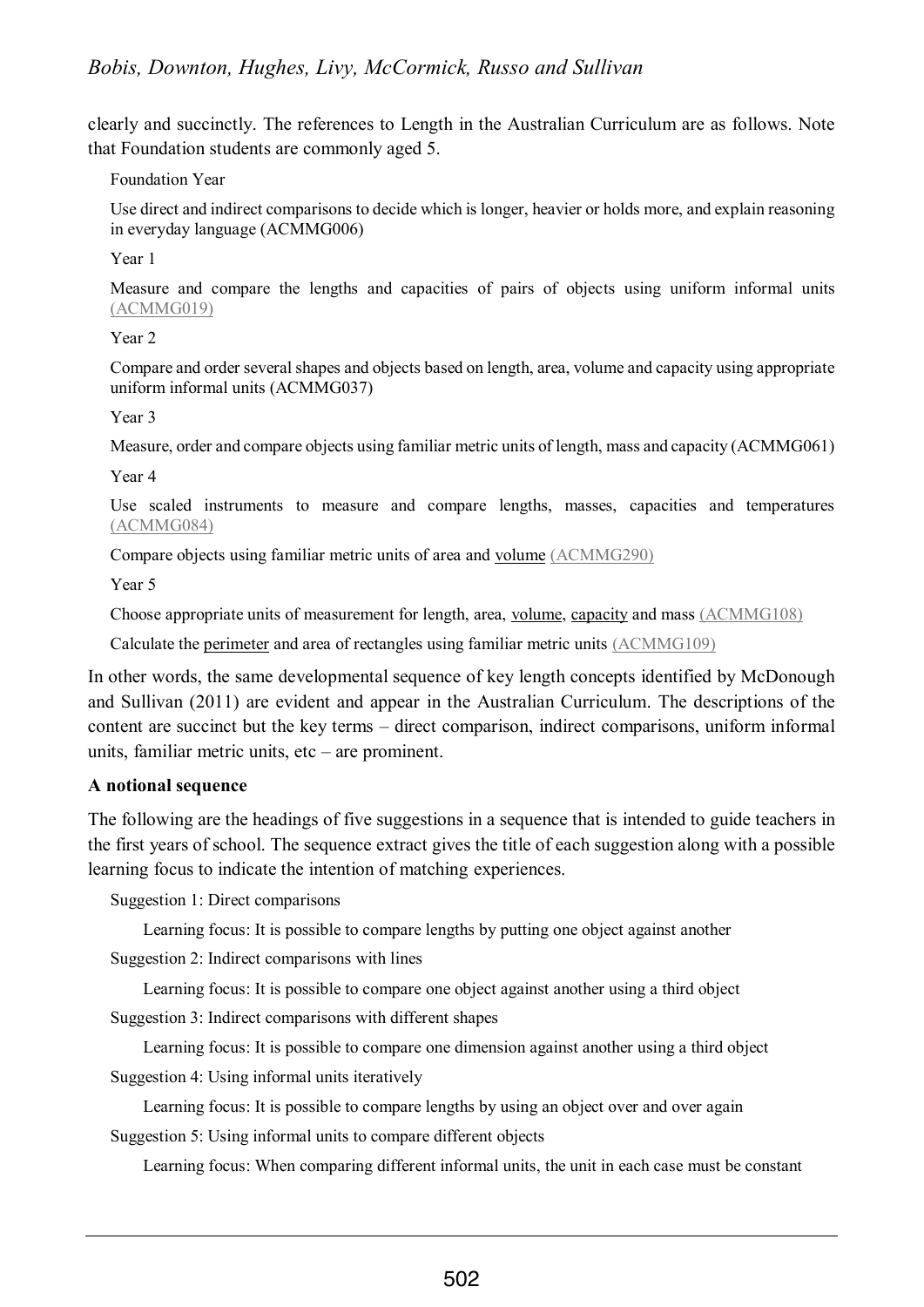All of the experiences accompanying the respective suggestions are challenging for students. This allows Foundation students to engage with the tasks but also means that Year 2 students are required to think even in the initial suggestion. Our notion of 'challenging' experiences incorporates characteristics that require students to make connections between different aspect of mathematics, to devise solution strategies for themselves, to explore more than one solution pathway and to explain their strategies and justify their thinking.

We are currently working with early years teachers to test and refine the individual experiences, the sequences in which they are presented and accompanying support documentation.

### **A suggested sequence**

The details of three connected learning experiences from the suggested length sequence intended for Foundation students moving from *Suggestion 1: Direct Comparison* to *Suggestion 2: Indirect comparisons with lines* are presented in this section. This sequence is representative of the type of connected experiences and accompanying support information provided to teachers. The first suggested experience is as follows:



A suggested connected experience following this, which still involves direct comparison, is:

Find something that is longer than your hand span, but shorter than your foot.

In the accompanying documentation for teachers, it is emphasized that key terms such as long, longer, longest, short, shorter, shortest, height, width are appropriate for use with students. A rationale for the suggested sequence and pedagogical considerations are also provided to teachers, including:

The intention is to develop an intuitive sense of length so prompt students to estimate before measuring;

The intention is to consolidate the concept before moving to formal units;

All tasks allow students opportunity to explain their thinking; and

The tasks are only illustrative – choose your own contexts.

Key ideas for measuring length described in the Australian Curriculum and by McDonough and Sullivan (2011) are evident in the sequence of experiences appropriate for early years students. The initial suggested experience introduces students to the concept of length using a familiar experience involving their own hands. The key ideas of 'longer', 'shorter' or the 'same' length are openly explored by direct comparison of just two objects. Students determine their own approach for finding someone with the same hand span as their own.

The connected consolidation task is intended to extend the learning by involving a third object ("your foot") and has an additional element that explicitly requires students to simultaneously consider "longer than" and "short than". This task is considered challenging because it allows students opportunities to devise their own strategies for directly comparing three objects that are not easily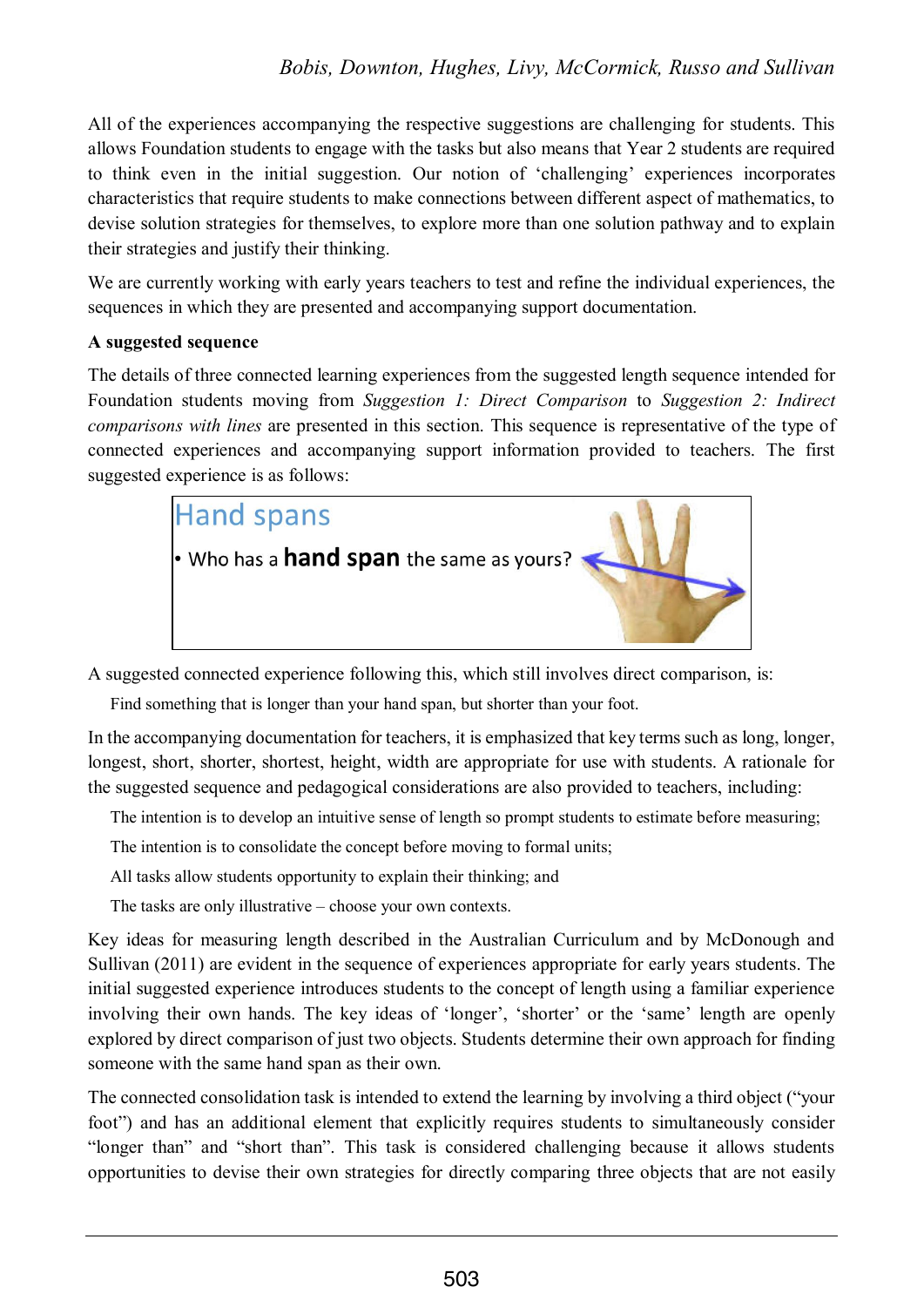placed side-by-side to enable direct comparison. While multiple solutions are available, the range of possibilities is also constrained.

A third connected experience involving *Suggestion 2: Indirect comparisons with lines* is:



For indirect comparison experiences, teachers are advised to consider:

A third tool (string, streamer) is needed to compare the lengths; and

Some tasks involving the ordering of more than one length.

While this learning experience has a single correct answer, the intention is that the students will devise their own indirect comparison strategies involving a third object or tool. The task is considered challenging because multiple strategies are possible, the answer is not obvious, and students are required to explain their reasoning for their response. In terms of developing key concepts of length described by McDonough and Sullivan (2011), the task could involve unit iteration (e.g., measuring the length of each line with a paper clip rather than a single streamer), the length of two lines are compared when they cannot be placed next to each other and, therefore, requiring indirect comparison using a third object as a tool.

# **TEACHERS' RESPONSES TO SEQUENCES**

The following data were from early years teachers responding to an online survey during a professional learning day to introduce them to the notion of sequences as a guide to planning. The teachers were asked to rate each statement on a 5-point Likert scale (strongly disagree to strongly agree). Table 1 presents the responses of 96 teachers.

As can be seen, around half of the teachers strongly agreed with the statements, with most of the rest agreeing. Most importantly, the majority of teachers indicate that they will implement the sequence as it was presented to them and feel confident teaching the challenging tasks to their students. Given that the length sequence is long and the time for discussion was brief, and that teachers came from schools of very diverse socio-economic backgrounds this is strong endorsement that the sequence suggestions would be welcomed by many teachers.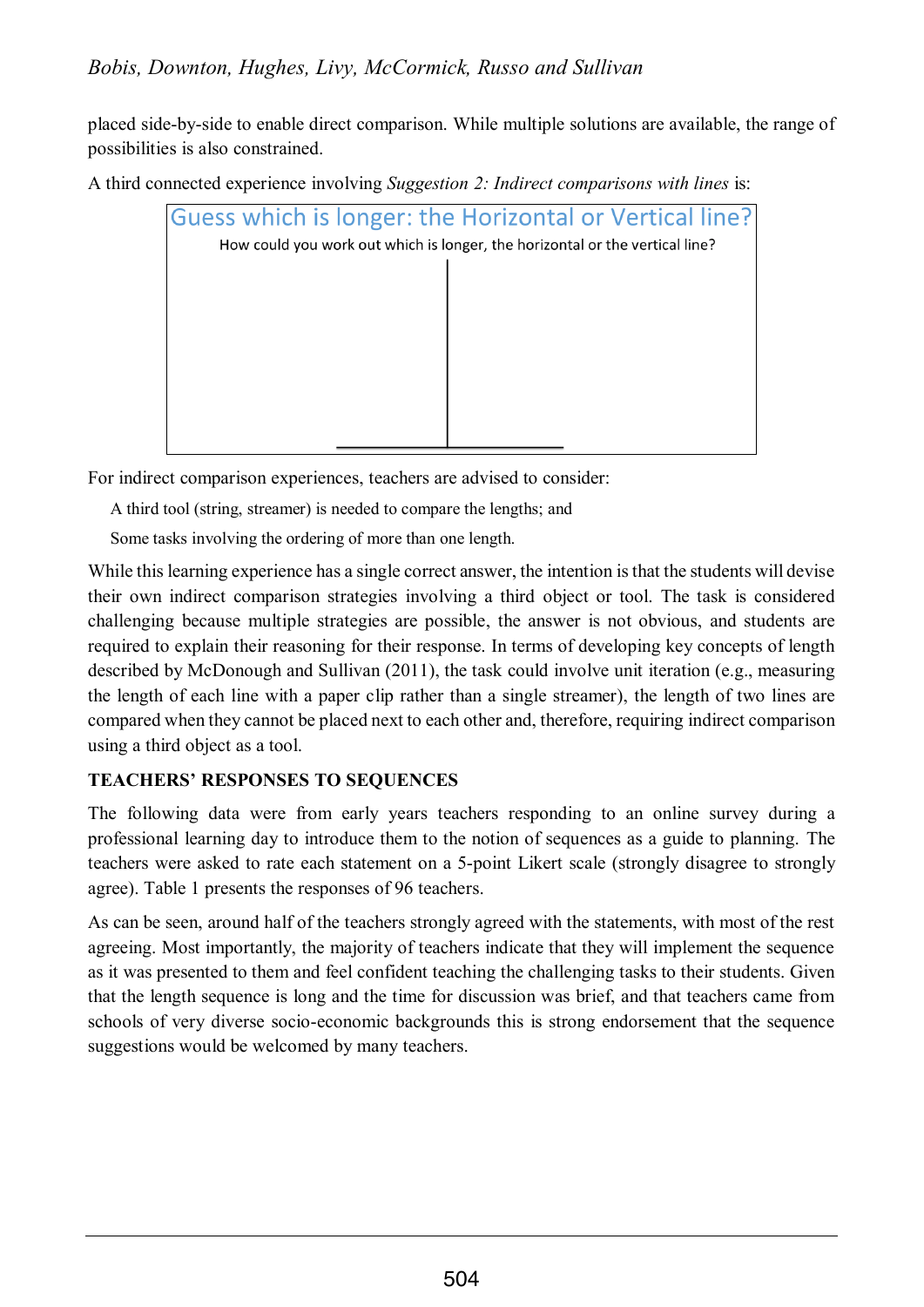| <b>Statement</b>                                          | Strongly<br>disagree<br>(1) | 2        | 3                           | 4  | Strongly<br>agree<br>(5) |
|-----------------------------------------------------------|-----------------------------|----------|-----------------------------|----|--------------------------|
| The way the sequence builds is clear to me                | $\theta$                    | $\theta$ | 7                           | 41 | 52                       |
| The sequence is easy to follow and logical                | $\theta$                    | $\theta$ | 6                           | 40 | 54                       |
| I plan to use this sequence more or less as it is written | $\overline{0}$              | $\theta$ | 11                          | 43 | 46                       |
| The tasks look interesting                                | $\theta$                    |          | 6                           | 25 | 67                       |
| I feel confident teaching this sequence of tasks          | $\theta$                    | $\theta$ | $\mathcal{D}_{\mathcal{L}}$ | 45 | 47                       |

Table 1: Responses (%) of early years teachers to prompts about the length sequence ( $n = 96$ )

We also asked teachers to indicate which year level the sequence would be suited for. Table 2 presents their responses. Note that teachers could indicate more than one level.

| Year level | Number of teachers ( $n = 96$ ) |  |  |
|------------|---------------------------------|--|--|
| Foundation | 69                              |  |  |
|            | 67                              |  |  |
| 2          | 73                              |  |  |
| 3          | 42                              |  |  |
| 4          | 32                              |  |  |

Table 2: Numbers of teachers indicating particular levels at which the sequence is applicable

The majority of the teachers saw the suggestions as suitable for students aged 5 years old, there was also one third who felt the suggestions were applicable to students in their fifth year of school. Given that the experiences were explicitly designed with a "low floor high ceiling" nature in mind, it is affirming that the suggested sequences will be suitable for mixed achievement whole class teaching.

The teachers are currently teaching the sequence to their students and will complete a similar survey after they have taught the entire sequence.

## **CURRICULUM-INFORMED EMPIRICALLY DEVELOPED LEARNING SEQUENCES**

In this article, we have presented an approach to curriculum development that is informed by the Australian Curriculum: Mathematics. The documented curriculum influences student learning through the sequences of experiences teachers plan and implement as part of their instructional program. It therefore makes sense that the potential of such sequences to improve student learning are empirically tested.

Guided by Variation Theory our research aim is to develop cumulative, challenging and connected sequences of experiences that can both initiate and consolidate students' learning of mathematics. Thoughtfully designed sequences of learning experiences are more likely to assist students see connections between mathematics concepts by making the big ideas and progression of learning more